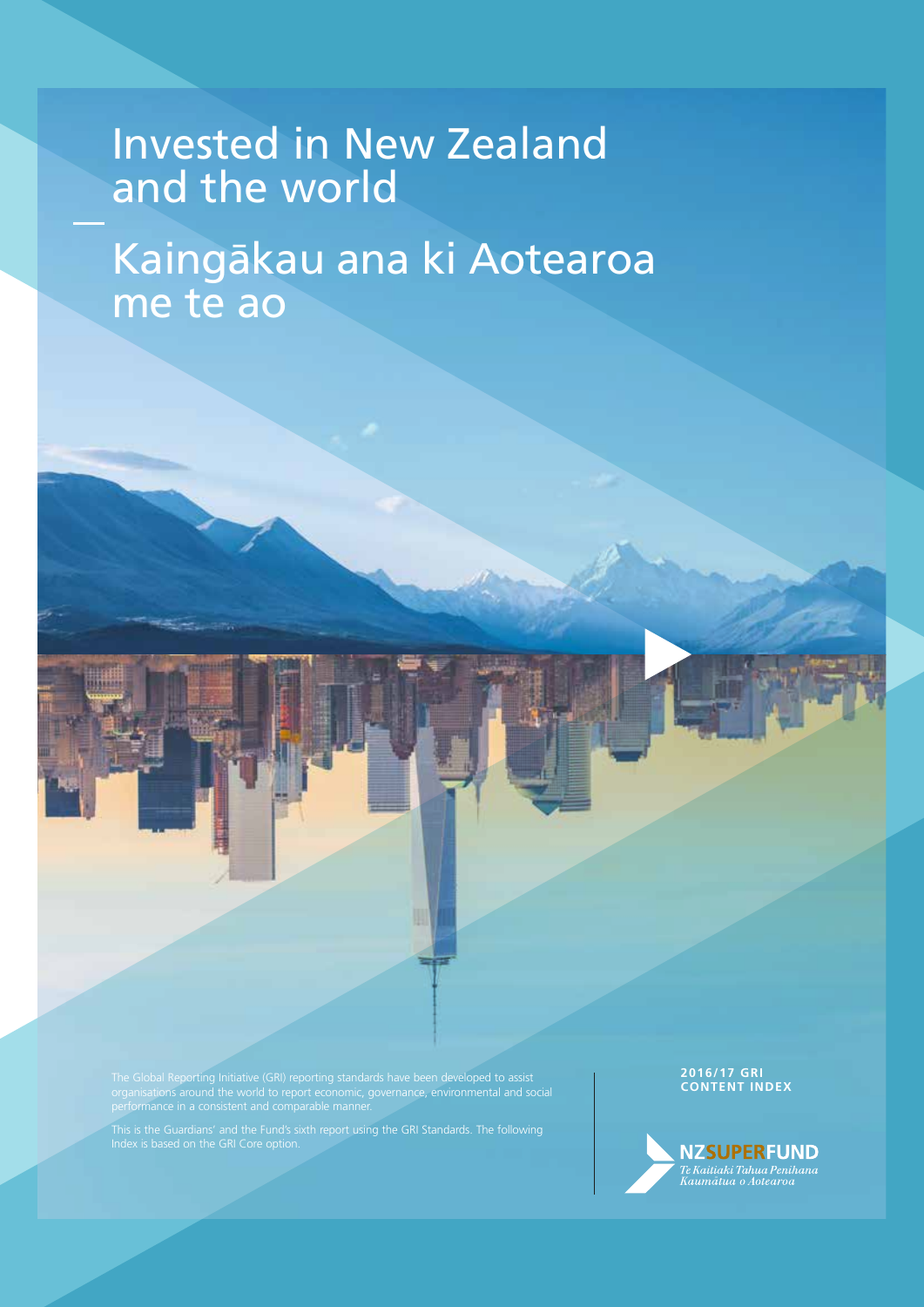### The boundary of our reporting in the Content Index below covers the Guardians of New Zealand Superannuation and the New Zealand Superannuation Fund.

The Fund invests money on behalf of the New Zealand government to held pre-fund future universal superannuation payments. The Guardians is the manager of the Fund. The Guardians is a Crown entity and its assets, along with the assets of the Fund, are Crown assets. The Guardians is accountable to Parliament through the Minister of Finance. The Fund and Guardians together comprise the 'organisation' referred to in the index for direct operations.

We report on the Fund's underlying investments in our comments on GRI indicator  $412 - 3$ . Our focus is on how, as a responsible investor, we monitor and engage with investee companies and external managers.

Our approach to responsible investment is governed by our Statement of Investment Policies, Standards and Procedures (SIPSP). Our Responsible Investment Framework sets out how we monitor the performance of, and engage with, investee companies and external managers on environmental, social and governance (ESG) issues. We report on our activities and performance under this Framework in the responsible investment section of our annual report.

The subsidiaries listed on page 123 of the annual report are not included within the scope of our GRI Standards reporting. These are nominee companies only.

Information locations referred to in the GRI index are the annual report, published October 2017, and the New Zealand Superannuation Fund website **www.nzsuperfund.co.nz**. Page numbers refer to page numbers in the annual report. An annual report website is also available at **www.ar2017.nzsuperfund.co.nz**, along with our Statement of Intent, Statement of Performance Expectations, SIPSP, information about how we invest, and other key organisational documents including our Communications Policy.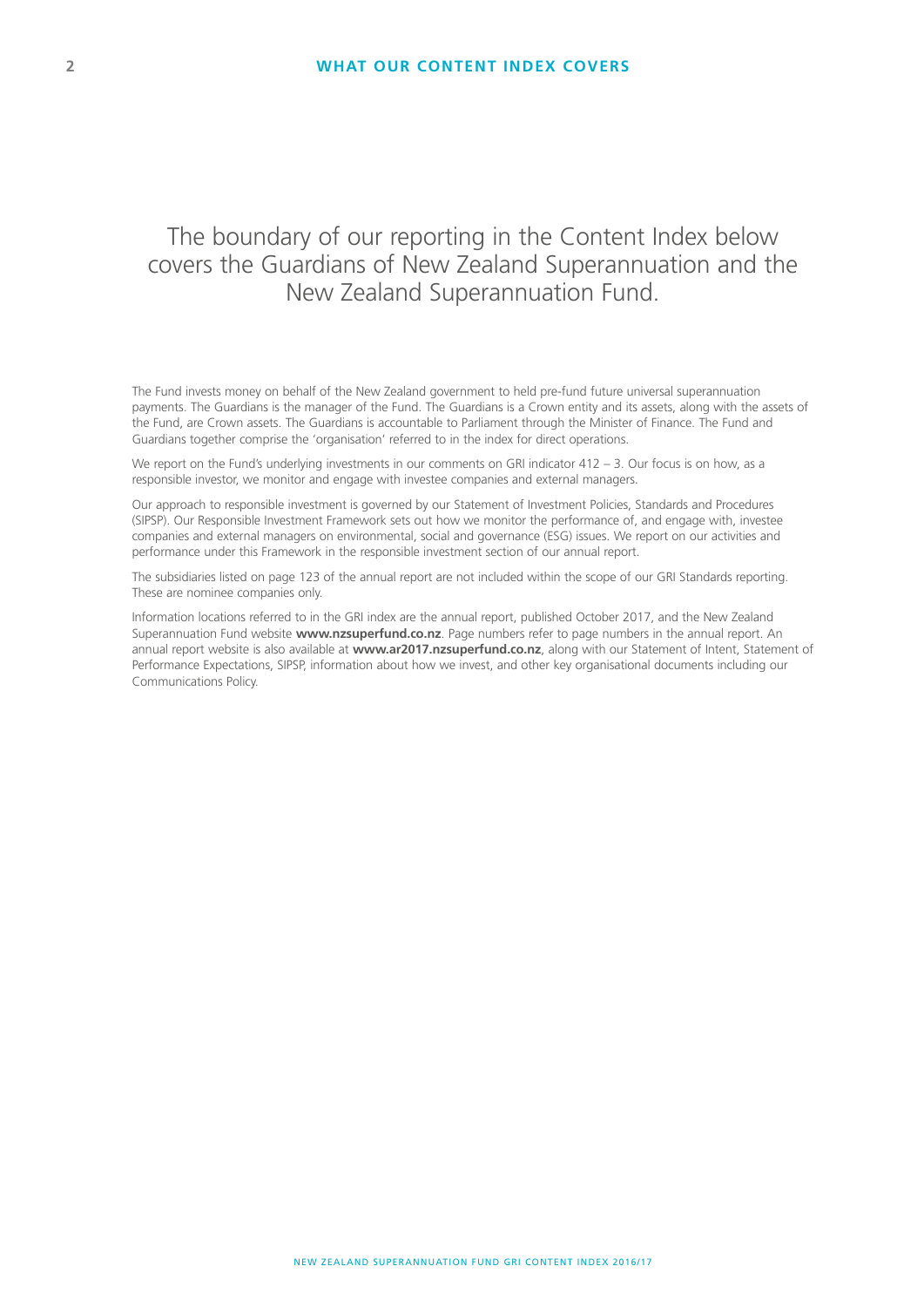| <b>DISCLOSURE</b>             | <b>DISCLOSURE DESCRIPTION</b>                                                                                                                                                                                               | PAGE/S                                           | <b>EXTERNAL</b><br><b>ASSURANCE</b> |  |
|-------------------------------|-----------------------------------------------------------------------------------------------------------------------------------------------------------------------------------------------------------------------------|--------------------------------------------------|-------------------------------------|--|
| <b>Organisational Profile</b> |                                                                                                                                                                                                                             |                                                  |                                     |  |
| <b>GRI 102</b>                |                                                                                                                                                                                                                             |                                                  |                                     |  |
| $102 - 1$                     | Name of the organisation.                                                                                                                                                                                                   | Cover and all<br>subsequent<br>pages             | <b>No</b>                           |  |
| $102 - 2$                     | Description of the organisation's activities, and the primary brands, products<br>and services.                                                                                                                             | $10 - 11$                                        | <b>No</b>                           |  |
| $102 - 3$                     | Location of organisation's headquarters                                                                                                                                                                                     | $213$ and<br>Contact us<br>page on<br>website    | <b>No</b>                           |  |
| $102 - 4$                     | Number of countries where the organisation operates, and the names of<br>countries where it has significant operations and/or that are relevant to the<br>topics covered in the report.                                     | 10, 32, 33                                       | <b>No</b>                           |  |
| $102 - 5$                     | Nature of ownership and legal form.                                                                                                                                                                                         | $10 - 11$                                        | No                                  |  |
| $102 - 6$                     | Markets served (including geographic locations where products and services<br>are offered, sectors served, and types of customers and beneficiaries.                                                                        | $10 - 11$                                        | No                                  |  |
| $102 - 7$                     | Scale of the organisation.                                                                                                                                                                                                  | 5, 10, 11, 92                                    | <b>No</b>                           |  |
| $102 - 8$                     | Information on employees and other workers, including total number of<br>employees by gender and employee type.                                                                                                             | $92 - 93$                                        | No                                  |  |
| $102 - 9$                     | Description of the organisation's supply chain.                                                                                                                                                                             | $10 - 11$                                        | <b>No</b>                           |  |
| $102 - 10$                    | Significant changes to the organisation and its supply chain.                                                                                                                                                               | 34, 35, 37,<br>38, 39, 42,<br>43, 44, 96,<br>104 | No                                  |  |
| $102 - 11$                    | Explanation of whether and how the organisation applies the Precautionary<br>Principle or approach.                                                                                                                         | $48 - 49$                                        | <b>No</b>                           |  |
| $102 - 12$                    | A list of externally-developed economic, environmental and social charters,<br>principles or other initiatives to which the organisation subscribes, or which it<br>endorses.                                               | 48, 49, 52,<br>53, 55, 56,<br>57                 | <b>No</b>                           |  |
| $102 - 13$                    | A list of the main memberships of industry or other associations, and national<br>or international advocacy organisations.                                                                                                  | 72, 73, 48,<br>49, 52, 53,<br>55, 56, 57         | No                                  |  |
| <b>Strategy</b>               |                                                                                                                                                                                                                             |                                                  |                                     |  |
| $102 - 14$                    | Statement from the most senior decision-maker of the organisation about the<br>relevance of sustainability to the organisation and its strategy for addressing<br>sustainability.                                           | $13, 15 - 17$                                    | <b>No</b>                           |  |
| <b>Ethics and Integrity</b>   |                                                                                                                                                                                                                             |                                                  |                                     |  |
| $102 - 16$                    | A description of the organisation's values, principles, standards, and norms of<br>behaviour.                                                                                                                               | 11                                               | No                                  |  |
| Governance                    |                                                                                                                                                                                                                             |                                                  |                                     |  |
| $102 - 18$                    | A description of the Governance structure of the organisation, including<br>committees of the highest governance body, and the committees responsible<br>for decision-making on economic, environmental, and social topics. | 60, 67, 68                                       | No                                  |  |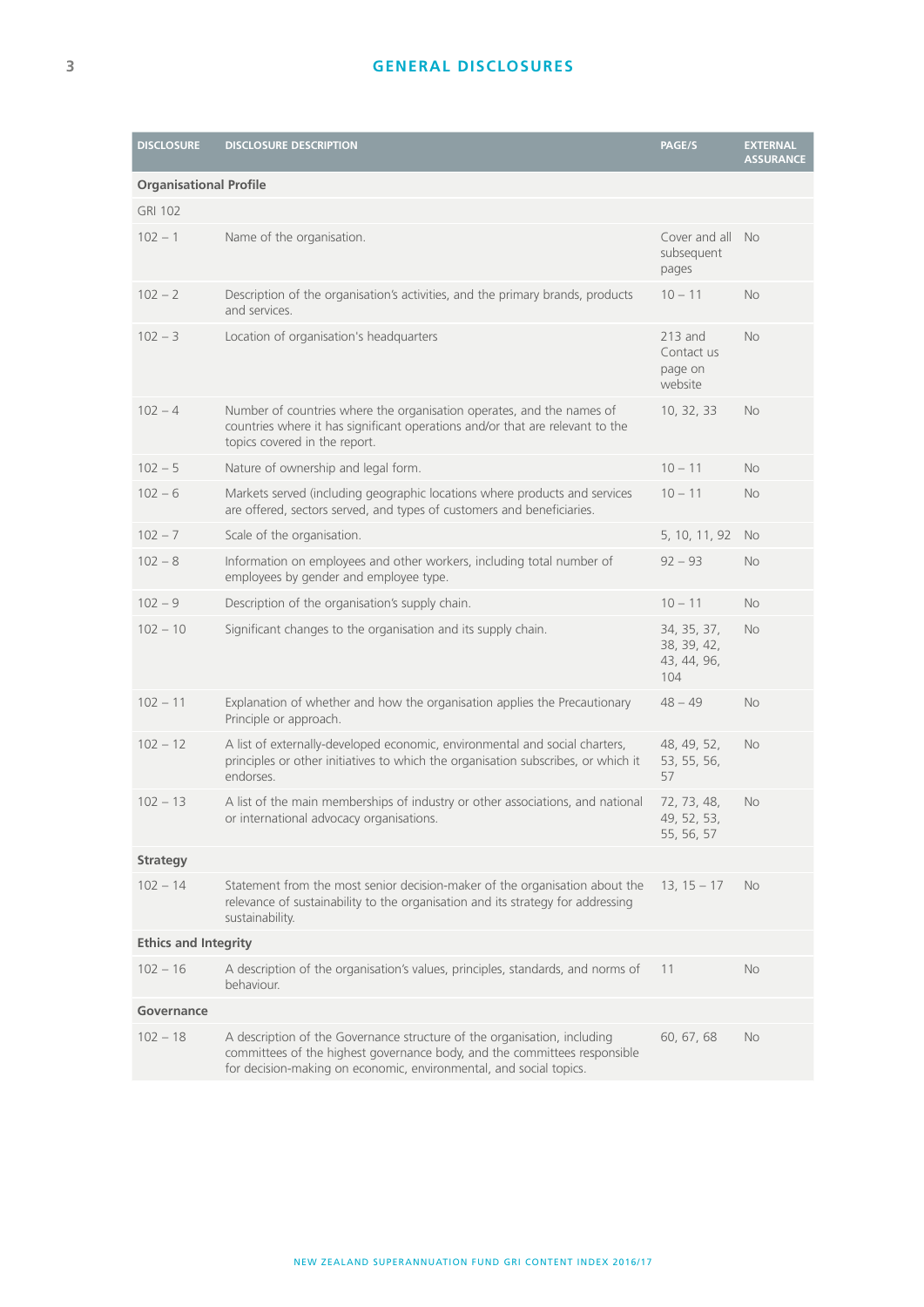#### **GENERAL DISCLOSURES** (CONTINUED)

| <b>DISCLOSURE</b>         | <b>DISCLOSURE DESCRIPTION</b>                                                                                                                                                                                                                                                  | PAGE/S             | <b>EXTERNAL</b><br><b>ASSURANCE</b> |  |  |
|---------------------------|--------------------------------------------------------------------------------------------------------------------------------------------------------------------------------------------------------------------------------------------------------------------------------|--------------------|-------------------------------------|--|--|
| Stakeholder engagement    |                                                                                                                                                                                                                                                                                |                    |                                     |  |  |
| $102 - 40$                | A list of the stakeholder groups engaged by the organisation.                                                                                                                                                                                                                  | 20, 71             | No                                  |  |  |
| $102 - 41$                | The percentage of total employees covered by collective bargaining<br>agreements.                                                                                                                                                                                              | 89                 | No                                  |  |  |
| $102 - 42$                | The basis for identifying and selecting stakeholders with whom to engage.                                                                                                                                                                                                      | $20, 71 - 72$      | <b>No</b>                           |  |  |
| $102 - 43$                | A description of the organisation's approach to stakeholder engagement,<br>including frequency of engagement by type and by stakeholder group, and an<br>indication of whether any of the engagement was undertaken specifically as<br>part of the report preparation process. | $20, 71 - 72$      | No                                  |  |  |
| $102 - 44$                | Key topics and concerns that have been raised through stakeholder<br>engagement, including how the organisation has responded to those key<br>topics and concerns and the stakeholder groups that raised each of the key<br>topics and concerns.                               | $20 - 21$          | No                                  |  |  |
| <b>Reporting Practice</b> |                                                                                                                                                                                                                                                                                |                    |                                     |  |  |
| $102 - 45$                | A list of all entities included in the organisation's consolidated financial<br>statements or equivalent documents, and whether any entity included in the<br>consolidated financial statements or equivalent documents is not covered by<br>the report.                       | 7, 112             | <b>No</b>                           |  |  |
| $102 - 46$                | An explanation of the process for defining the report content and topic<br>Boundaries, and an explanation of how the organisation has implemented the<br>Reporting Principles for defining report content.                                                                     | $20 - 21$          | No                                  |  |  |
| $102 - 47$                | A list of the material topics identified in the process for defining report<br>content.                                                                                                                                                                                        | 21                 | No                                  |  |  |
| $102 - 48$                | The effect of any restatements of information given in previous reports, and<br>the reasons for such restatements.                                                                                                                                                             | 111                | <b>No</b>                           |  |  |
| $102 - 49$                | Significant changes from previous reporting periods in the list of material<br>topics and topic Boundaries.                                                                                                                                                                    | 7                  | No                                  |  |  |
| $102 - 50$                | The reporting period for the information provided.                                                                                                                                                                                                                             | 6 and all<br>pages | <b>No</b>                           |  |  |
| $102 - 51$                | The date of the most recent previous report.                                                                                                                                                                                                                                   | 7                  | No                                  |  |  |
| $102 - 52$                | The reporting cycle.                                                                                                                                                                                                                                                           | 6                  | No                                  |  |  |
| $102 - 53$                | The contact point for questions regarding the report or its contents.                                                                                                                                                                                                          | $\overline{7}$     | No                                  |  |  |
| $102 - 54$                | Claim made by the organisation, prepared in accordance with the GRI<br>Standards: Core option.                                                                                                                                                                                 | 6                  | No                                  |  |  |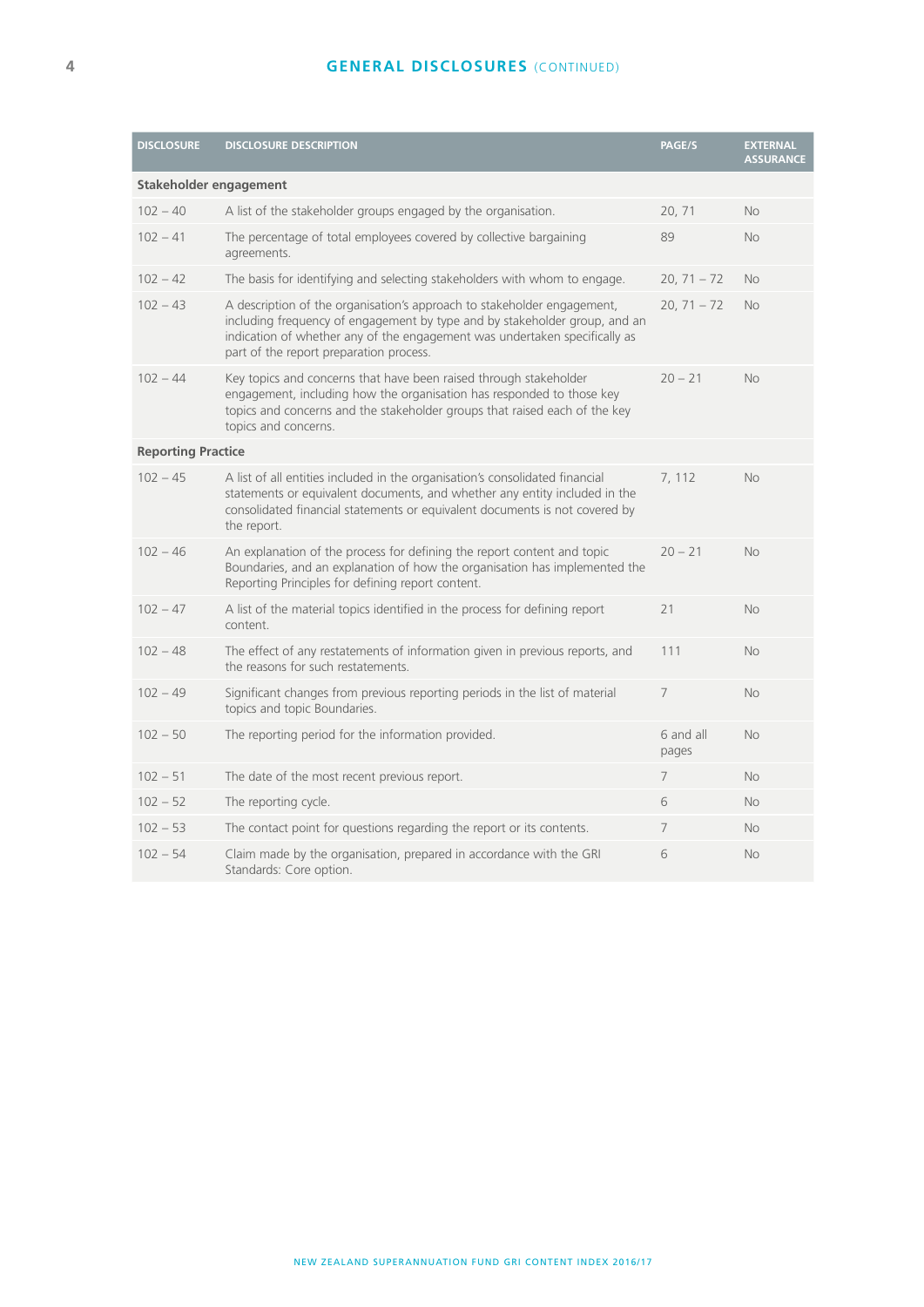#### **MATERIAL TOPICS**

| <b>DISCLOSURE</b>                                 | <b>DISCLOSURE DESCRIPTION</b>                                                                                                                                                                                                                                                                                   | PAGE/S               | <b>NOTES</b>                                                                  | <b>EXTERNAL</b><br><b>ASSURANCE</b> |
|---------------------------------------------------|-----------------------------------------------------------------------------------------------------------------------------------------------------------------------------------------------------------------------------------------------------------------------------------------------------------------|----------------------|-------------------------------------------------------------------------------|-------------------------------------|
| <b>Economic Standards</b>                         |                                                                                                                                                                                                                                                                                                                 |                      |                                                                               |                                     |
|                                                   | GRI 103: Management Approach 103 - 1, 103 - 2, 103 - 3 N/A                                                                                                                                                                                                                                                      |                      | Additional<br>disclosures on<br>management<br>approach are not<br>applicable. | <b>No</b>                           |
| GRI 200:<br>Economic<br>Performance               | Strategy elements related to: businesses goals; the<br>intended benefits for the recipient and the business;<br>desired/expected outcomes from the community<br>investment activity; how community investment activities<br>are identified and managed; and how performance and<br>value for money is assessed. |                      |                                                                               |                                     |
|                                                   | 201 - 1: Direct economic value generated: revenues;<br>Economic value distributed: operating costs, employee<br>wages and benefits, payments to providers of capital,<br>payments to government by country, and community<br>investments;                                                                       | $5, 26 - 31,$<br>111 |                                                                               | <b>No</b>                           |
|                                                   | Economic value retained: 'direct economic value generated'<br>less 'economic value distributed'.                                                                                                                                                                                                                |                      |                                                                               |                                     |
| GRI 205:<br>Anti-<br>Corruption                   | GRI 103: Management Approach 103 -1, 103 - 2, 103 - 3 60 - 61, 62,                                                                                                                                                                                                                                              | 69                   |                                                                               | <b>No</b>                           |
|                                                   | 205 - 1: Total number and percentage of operations<br>assessed for risks related to corruption and the significant<br>risks identified.                                                                                                                                                                         | $55 - 57$            |                                                                               | <b>No</b>                           |
| <b>Environmental Standards</b>                    |                                                                                                                                                                                                                                                                                                                 |                      |                                                                               |                                     |
|                                                   | GRI 103: Management Approach 103 - 1, 103 - 2,<br>$103 - 3$                                                                                                                                                                                                                                                     | 97                   |                                                                               | <b>No</b>                           |
| GRI 300:<br>Energy                                | 302 - 1: Energy consumption within the organisation.                                                                                                                                                                                                                                                            | 97                   |                                                                               | Yes                                 |
|                                                   | 305 - 1: Estimated greenhouse gas emissions (GHG)<br>resulting from business travel - Scope 1.                                                                                                                                                                                                                  | 97                   |                                                                               | Yes                                 |
| GRI 300:<br>Emissions                             | 305 – 2: Estimated greenhouse gas emissions (GHG) of<br>financing portfolio - Scope 2.                                                                                                                                                                                                                          | 97                   |                                                                               |                                     |
|                                                   | 305 - 3: Estimated greenhouse gas (GHG) emissions<br>resulting from business travel - Scope 3.                                                                                                                                                                                                                  | 97                   |                                                                               |                                     |
| GRI 300:<br>Effluent and<br>waste                 | 306 – 2: Total weight of waste by type and disposal<br>method.                                                                                                                                                                                                                                                  | 97                   |                                                                               | Yes                                 |
| <b>Social Standards</b>                           |                                                                                                                                                                                                                                                                                                                 |                      |                                                                               |                                     |
|                                                   | GRI 103: Management Approach 103 - 1, 103 - 2,<br>$103 - 3$                                                                                                                                                                                                                                                     | $88 - 93$            |                                                                               | No                                  |
| GRI 400:<br>Employment                            | 401 - 1: Total number and rates of new employee hires and<br>employee turnover by age group, gender and region.                                                                                                                                                                                                 | 93                   |                                                                               |                                     |
|                                                   | $401 - 3$ : Return to work and retention rates after parental<br>leave, by gender.                                                                                                                                                                                                                              | 93                   |                                                                               |                                     |
| GRI 400:<br>Diversity and<br>Equal<br>Opportunity | GRI 103: Management Approach 103 - 1, 103 - 2,<br>$103 - 3$                                                                                                                                                                                                                                                     | 19, 64, 91           |                                                                               | <b>No</b>                           |
|                                                   | 405 - 1: Composition of governance bodies and<br>breakdown of employees per employee category according<br>to gender, age group, minority group membership, and<br>other indicators of diversity.                                                                                                               | 64, 93               |                                                                               |                                     |